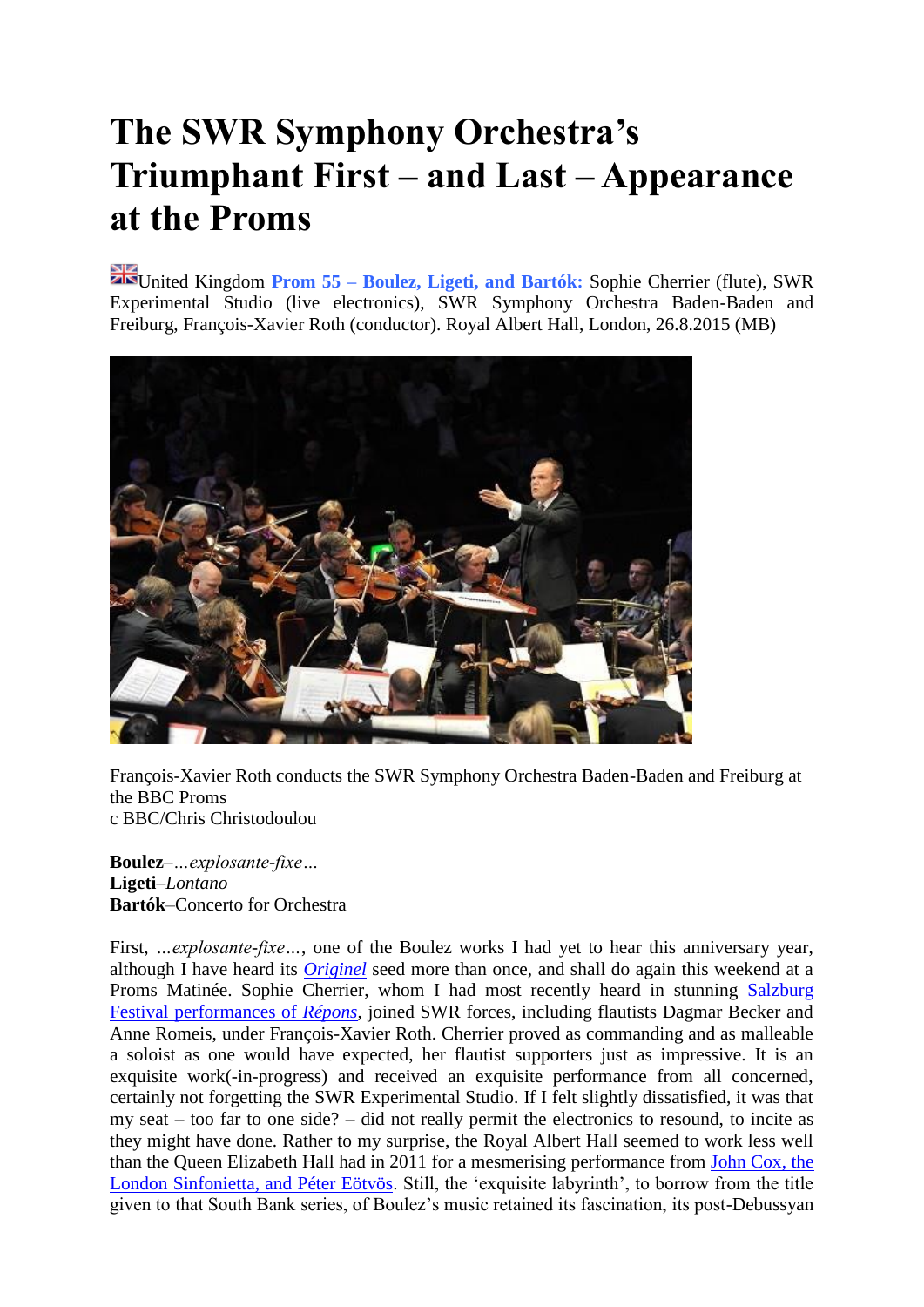seduction, and the intangible yet surely present 'modern classicism' Arnold Whittall has identified as a key component of Boulez's later style. Form created itself just as sonorities seemed to do so; if only the setting had been a little more ideal.

Ligeti's *Lontano* was given its first performance by this orchestra at Donaueschingen in 1967. A beautifully judged performance from an orchestra of at least Mahlerian forces was notable for its subtle transformations; more than once, the word *Klangfarbenmelodie* came to mind, without Ligeti's procedures being reducible to the practice of either Schoenberg or Webern. Indeed, as something equating to a tone poem, the work – and performance – offered sepulchral brass with more than a hint of Wagner and Strauss. Harmonics suggested electronic means that were not present, even perhaps an organ (such as might also have been suggested in *…explosante-fixe…*). Swarming violins reminded us of the Ligeti of the previous decade, whilst also making clear the development in his style. That (almost) imperceptible polyphony to which Ligeti himself drew attention did its wondrous work: 'its harmonic effect represents the intrinsic musical action: what is on the page is polyphony, but what is heard is harmony.' Hell, however, is too good for the person who took a telephone call as the piece drew to its close, music shading into silence.

Roth's way – and the orchestra's – with Bartók's Concerto for Orchestra gave one of the most intriguing performances I have heard of the work, perhaps the most intriguing, at least since I last heard Boulez conduct it. The opening of the first movement stated its affinity with *Bluebeard's Castle* as strongly and yet, quite properly, as ambiguously as I can recall. Both the bass line and those shivering, trembling lines above made that connection and also reminded us of *Lontano*. Throughout, this was a performance one might file under 'modernist', but that description raises more questions than it asks. It was more mysterious than Boulez, more internationalist than the stereotypical 'Hungarian' performances one often hears. Above all, it told its own story with its own means. Subtle inflections, be they of instrumental colour, texture, or rhythm, were to the fore. One was drawn in rather than the victim of a Solti scream. Even at the louder end of the dynamic spectrum, employed relatively sparingly, gradations were subtle, meaningful. Bartók's startling formal ingenuity spoke for itself; or such was the illusion, as art concealed art.

The second movement delighted in its 'pair play', woodwind duetting – and other ensemble work – colourful and ever ambiguous. This was detailed, without a hint of pedantry: delightful indeed! The grave opening of the 'Elegia' was 'elegiac' indeed. Woodwind reminded us of the opening of the work and thus again of *Bluebeard's Castle*, but the path taken was to be very different. This was a world of defiant passion. And how those massed strings dug in! For the anguish was undeniably musical, not something cheaply applied. One was beguiled – and unsettled. The fourth movement began very much as a counterpart to the *scherzando* second movement, yet just as important, announced and celebrated its own character and concerns. A brief Mahlerian moment underscored Bartók's seriousness, providing retrospective bite to his unanswerable despatch of the banalities of Lehár and Shostakovich alike. Excitement was certainly a crucial quality to the performance of the finale, but again this was an eminently musical excitement: one was compelled to listen, to delight in an invention that is almost Haydnesque, and to admire a not entirely dissimilar humanism. The players sounded well-nigh phantasmagorical in their transformation of material and process; Roth ensured there was no breaking of musical line.

How sad, then, that this, the orchestra's first performance at the Proms, a veritable triumph, will also be its last. Following reprieves in which we had foolishly placed our trust, the unforgivable forced merger with its Stuttgart sister-orchestra is to go ahead after all. Roth